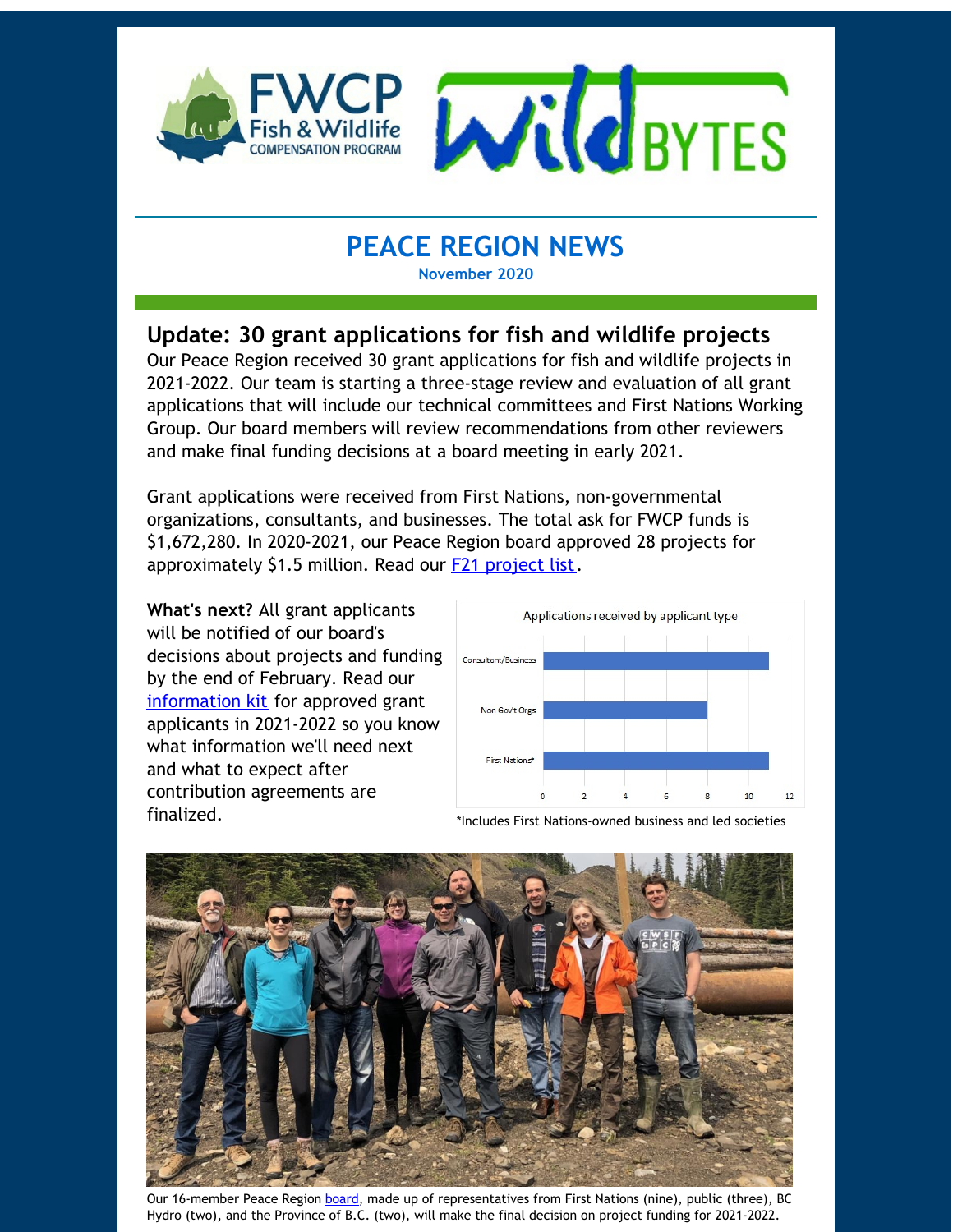**Caribou recovery presentation: Wednesday, November 18** Join Dr. Scott McNay at 12 p.m. (PST) for an online [presentation](https://fwcp.ca/youre-invited-understanding-caribou-restoration/) about the uncertain and difficult road to habitat restoration and the recovery of the Klinse-Za caribou herd. The presentation will explore why restoration is so fundamental to recovery, what habitat restoration actually is, the challenges and accomplishments, and what's left to achieve. This event is funded by the FWCP in partnership with the University of Northern British Columbia Natural Resources and Environmental Studies Institute.

# Navigating the uncertain and difficult road to restoration and recovery of Klinse-Za caribou

**Guest Presenter: Dr. Scott McNay** Senior Wildlife and Forest Ecologist Wildlife Infometrics Inc.



#### **Endangered caribou calves released**

Eight endangered caribou calves, 13 adult females, and one yearling were successfully released from a secure maternity pen in late August. Shepherds from the Saulteau and West Moberly First Nations start guarding the pen, which is located near Chetwynd, as soon as the pregnant cows are captured in early spring. The calves and cows are released from the secure pen when the youngest are large enough to be less susceptible to predation. The FWCP is a funder of [improving](https://fwcp.ca/project/improving-caribou-calf-survival-and-herd-size-through-maternity-penning/) caribou calf survival through maternity penning to recover the endangered Klinse-Za/Scott East herd.



A calf (left) and cow eating fresh vegetation immediately outside of the pen. Photo: Wildlife Infometrics Inc.

#### **Owl information sessions: Fridays, November 13 and 20**

Get to know Canada's most [endangered](https://fwcp.ca/project/helping-captive-breeding-of-canadas-most-endangered-owl-species/) owl. Join a free one-hour information session hosted by the Northern Spotted Owl Breeding [Program](https://www.nsobreedingprogram.com/) and FWCP's Coastal Region. The FWCP is a long-time funder of the Northern Spotted Owl Breeding Program and its effort to raise and rear northern spotted owls for future release. Meet one of the program's star owls: Small Eyes! Friday, November 13, is all about breeding season, and Friday, November 20, is about artificial incubation and hand-raising.